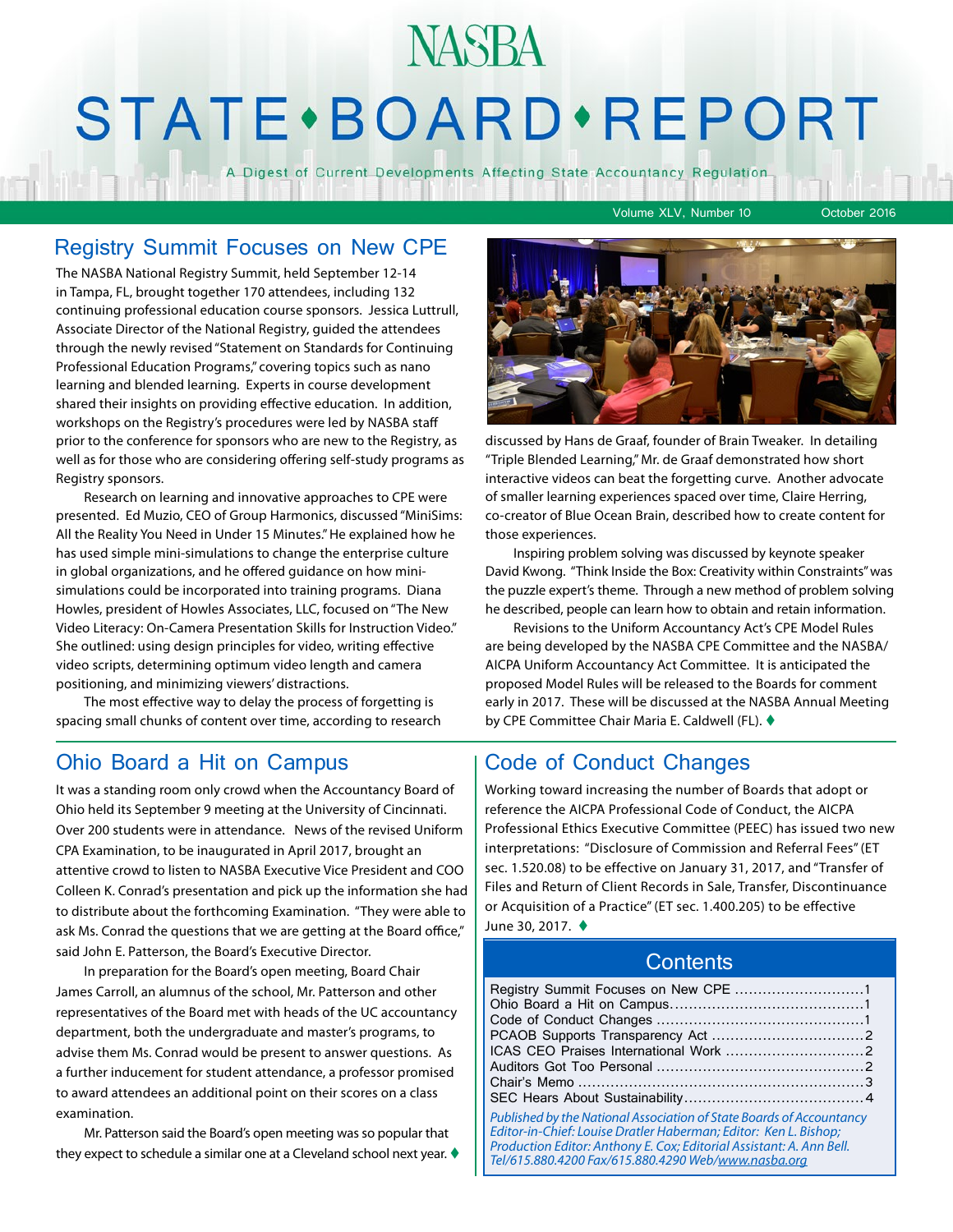### <span id="page-1-0"></span>PCAOB Supports Transparency Act

Public Company Accounting Oversight Committee Chair James R. Doty encouraged the U.S. House Subcommittee on Capital Markets and Government Sponsored Enterprises to support passage of S. 1084, the PCAOB Enforcement Transparency Act. Speaking at the Subcommittee's September 22 hearing on



**James Doty**

"Examining the Agenda of Regulators, SROS, and Standards-Setters for Accounting, Auditing and Municipal Securities," Chair Doty explained S. 1084 is aimed at addressing the problem raised by keeping the PCAOB's disciplinary proceedings nonpublic: "The auditors and audit firms charged with violating applicable laws, rules or standards have little incentive to consent to opening the case against them to public view, and, in fact, none have ever done so. This state of affairs is not good for investors, for the auditing profession, or for the public at large."

Altering documents provided to the PCAOB in connection with an inspection or investigation without informing the inspectors is one area that has drawn the enforcement division's attention this year. Mr. Doty noted evidence of this behavior had been found among

### ICAS CEO Praises International Work

Responding to recent comments made by British politicians about international business professionals, Anton Colella, chief executive officer of the Institute of Chartered Accountants of Scotland wrote: "It's not where you are born that matters, it's the value you bring." He continued: "If we are serious about growing the



**Anton Colella**

UK economy, our businesses must be able to attract the best global talent." Mr. Colella, who met with NASBA leaders in August to further mutual professional recognition between Scotland and the U.S., will be one of the featured speakers at NASBA's Annual Meeting.

"If we are serious about improving the wealth of our nation, our young CAs [Chartered Accountants] must continue to be able to have unfettered access to the global marketplace to experience and understand the nature of global business and to put their knowledge

### Auditors Got Too Personal

Ernst & Young agreed to pay \$9.3 million to settle charges in the Securities and Exchange Commission's first enforcement actions based on auditor independence failures due to close personal relationships between auditor and client personnel. On September 19, it was announced that the firm would be settling two cases that involved audit partners getting too close to their clients on a personal level and, consequently, violating the rules of professional conduct to maintain objectivity. Andrew J. Ceresney, Director of the SEC's Division of Enforcement, stated: "Ernst & Young did not do enough to detect or prevent these partners from getting too close to their clients and compromising their roles as independent auditors."

The SEC order found that Gregory S. Bednar had been told by the firm to improve its relationship with a New York-based audit client that was a "troubled account." According to the SEC's findings, from January 2012 until March 2015, Mr. Bednar caused independence rule violations by: going on overnight trips with the company's CFO and his family with no valid business purpose; staying at each other's homes; exchanging hundreds of personal messages, e-mails and voice mails during the audit period; and treating the CFO's son to sporting events.

registered firms, including some affiliates of the large global networks. The PCAOB had issued a staff alert on the problem and pointed out that altering such documentation is inconsistent with an auditor's professional duty. The PCAOB has also stepped up enforcement of compliance of its requirements by non-U.S. firms.

Mr. Doty praised the work being done by the PCAOB's Center for Economic Analysis, which considers the economic impact of standards under development as well as the effect of those already implemented. Chair Doty said the Center's research will make the PCAOB's oversight programs more effective and efficient.

The PCAOB is funded primarily by public companies brokers and dealers, not taxpayers, Chairman Doty pointed out. Its budget for 2016 was \$257.7 million and he anticipates the 2017 budget will include a small increase to include such expenses as cost of living and merit increases, travel (particularly for inspections), information technology (including cybersecurity) and facilities.

Chair Doty will address NASBA's Annual Meeting on November 1 in Austin, TX.  $\blacklozenge$ 

into practice for the wider good of society," he wrote on the ICAS Web page, www.icas.com.

In conjunction with the UK Financial Reporting Council (FRC), the ICAS has published a report on "Auditor Skills in a Changing Business World," which questions whether the profession currently has the skill set that it will need to deliver an audit beyond the traditional financial statement audit, one that would be a driver for change.

"Waiting for the audit to change before developing the skill base will be just too late, given the time-lag involved in recruiting, developing and training staff," the report states.

Among the paper's recommendations is: "Regulators should question whether current statutory requirements for the content of the qualification of auditors is sufficient to address the changing need for identified skills." $\blacklozenge$ 

Although some E&Y partners knew about Mr. Bednar's entertainment spending, they took no action to confirm he was complying with his independence obligation, the SEC stated.

In the second case, an E&Y partner, Michael Kamienski, became aware of a romantic relationship between E&Y's Pamela Hartford and a financial executive, Robert Brehl, while Ms. Hartford was serving on the engagement team auditing his company, from March 2012 through June 2014. According to the SEC, the firm did not specifically inquire about non-familial close personal relationships that could impair the firm's independence.

In both cases, E&Y consented to the SEC's order without admitting or denying the findings. Mr. Bednar must pay \$45,000 and is suspended from practicing before the SEC for at least three years and E&Y must pay \$4,975,000 in monetary sanctions. Ms. Hartford and Mr. Brehl are to pay penalties of \$25,000 each and E&Y has agreed to pay \$4,366,000 in monetary sanctions. In addition, Ms. Hartford and Mr. Kamienski are suspended from appearing before the SEC as accountants for at least three years and Mr. Brehl for one year. Ms. Hartford, Mr. Kamienski and Mr. Bednar no longer work for E&Y.  $\blacklozenge$ 

latah dan kantinan batah dan kantinan batah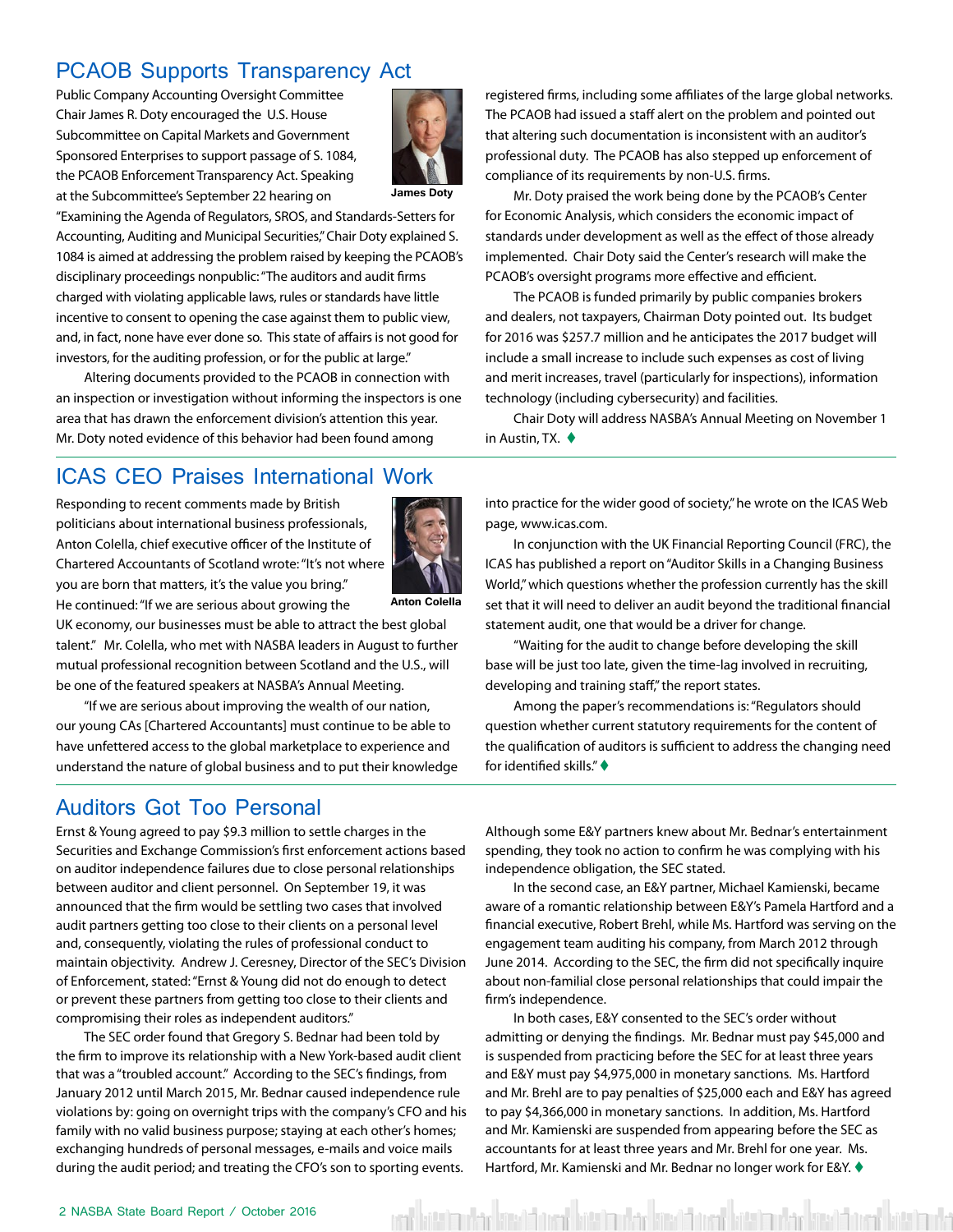# CHAIR'S MEMO

## **Climbing Together**

When I started my term as your Chair, I told you that I envisioned us as having a ladder of success which needs to rest on a solid foundation and, a year later, I hope you agree that we have added to the foundation and climbed several rungs. My focus as Chair of NASBA was in three areas that I believed would help us all become more successful Board members. They were to: build trust; be forward thinking; and enhance use of all tools available for success.

### **Build Trust**

As we all know, trust is a powerful thing. This past year, we have strived to continually open the lines of communication with you, the Boards of Accountancy. We have taken every opportunity to meet individually with many Boards to: understand your needs; assist you with understanding of all the available tools from NASBA; keep you abreast of all aspects of regulation that affect your board; and work together to tackle the issues we face as regulators of the accounting profession.

**Donny Burkett Chair**

This past year, we have also taken steps to enhance relations with State CPA Societies, who are an integral part of the Boards' stakeholder group. NASBA's State Society Relations Committee continued to strengthen relationships, as evidenced by both State CPA Society executives and Board of Accountancy executive directors holding a joint conference, that will take place again for the third time this year. With the assistance of NASBA's Communications team a number of State CPA Societies and Boards of Accountancy work collaboratively to communicate to common stakeholders, i.e., Examination candidates, licensees and the public.

NASBA continued to advocate for the Boards of Accountancy with other crucial stakeholders, such as: federal regulators, accounting educators, the AICPA and national and international accounting bodies. We have been positive, transparent and trusting on the Boards' behalf. We were willing to compromise, but we never hesitated to disagree when it was in the public's best interest.

This year we proactively advocated against the use of potentially misleading credentials. As I said to you during my inaugural address, one major step in protecting the public is to ward off confusing titles. The U.S. CPA continues to be the first and foremost credential for quality, credibility and ethics.

### **Be Forward Thinking**

My second initiative was to be forward thinking. James Johnson, our 2015 Annual Meeting's keynote speaker, told us that with the "browning of America" the public we protect are not only changing, but have changed. NASBA's Diversity Committee continued to develop strategies for diversity at the State Board level. NASBA allocated additional resources to work closely with a number of organizations, universities and institutions to strengthen opportunities for diverse candidates to enter into the accounting profession and teach others. I strongly believe this is the right thing to do because achieving diversity will provide better outcomes for our Boards and the public we serve.

#### **Use Tools for Success**

The last of my objectives was for the Boards of Accountancy to use all the tools available for success. Currently, 50 jurisdictions are providing data to the Accountancy Licensee Database (ALD), which contains information on more than 98 percent of the Boards' licensees.

In March, we signed one of the largest contracts in NASBA's history to build an intuitive, safe and reliable CPE audit tool for all interested Boards of Accountancy, at no cost to the Boards. We also completed a major renovation to "reboot" our Nashville office, focusing on light, transparency, collaboration and opportunity, and to quote Ken Bishop, "It will allow us to ramp up our capabilities to provide greater service to the Boards of Accountancy."

A major concern voiced by our Boards was the threat of anti-trust financial liability due to the *North Carolina Dental Board* case. We have endeavored to provide the Boards with tools so they could successfully deal with this important issue: we presented speakers at our Regional Meetings; produced a webinar on the implications of this case; added a webpage on nasba.org; provided constant communications with the states who had legislation and litigation; and joined a coalition with other professional licensing boards to spearhead a federal effort to eliminate the threat.

I hope that during my tenure as Chair, NASBA gave the Boards the tools they needed to be successful. Because if NASBA is to "enhance the effectiveness and advance the common interests of the Boards of Accountancy," we cannot be successful unless the Boards are successful. Thank you for all of your great collaborative efforts this past year to keep climbing that ladder.

Donny H Butt

— *Donald H. Burkett, CPA Chair*

stad from Characher Catal from Characher Catal from Characher Catal fro